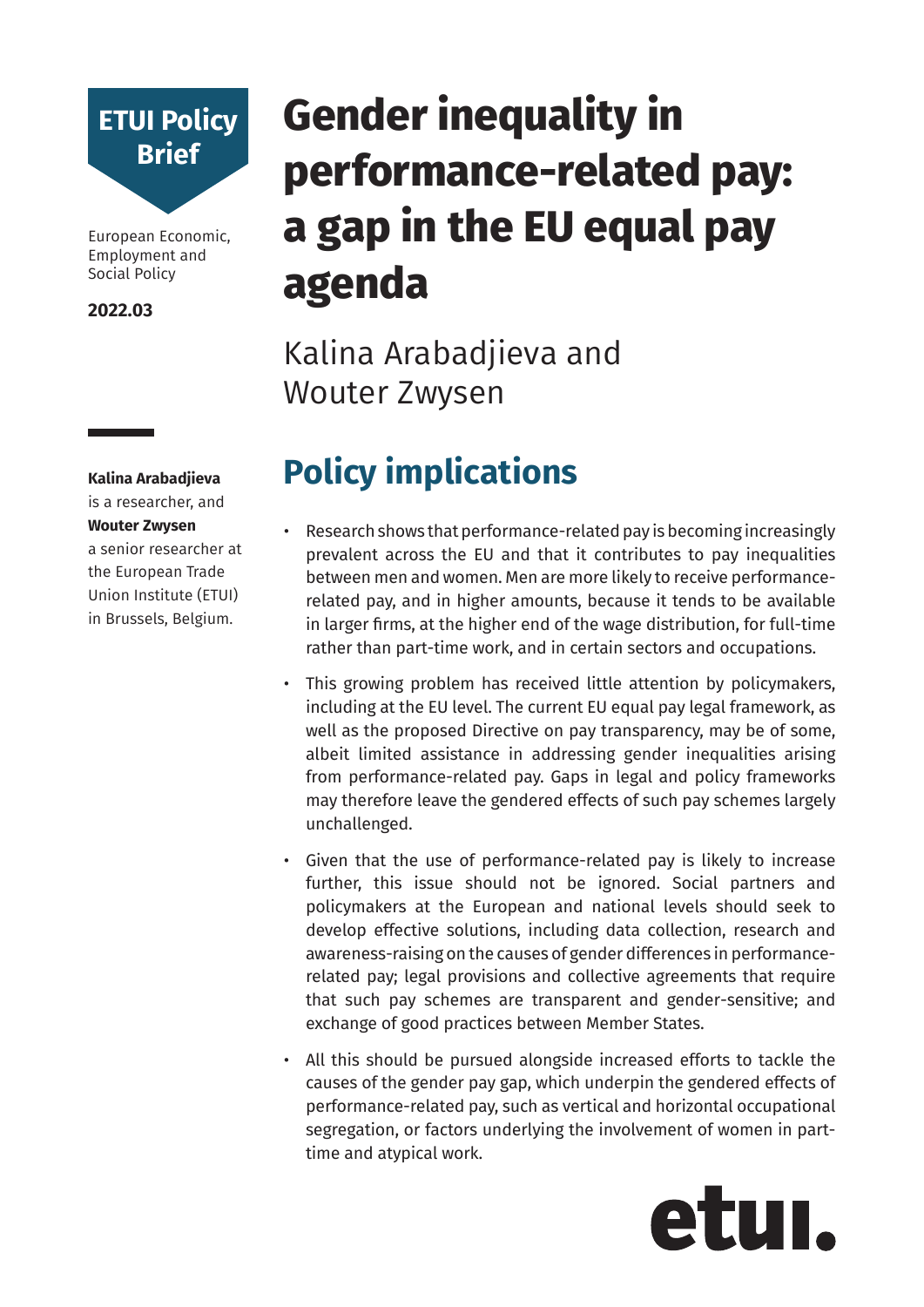#### **Introduction**

Gender pay inequalities have been high on the EU agenda in recent years, and even more so in light of the Covid-19 pandemic. The EU gender pay gap remains at a significant 14.1 per cent, having narrowed by less than two percentage points over the past decade, as shown by Eurostat data. Closing this gap is one of the central aims of the EU Gender Equality Strategy 2020–2025 (European Commission 2020). One major initiative in this regard is the European Commission proposal for a Directive aimed at improving the effectiveness of the EU equal pay legal framework through more transparency and better enforcement. It is currently making its way through the legislative procedure (European Commission 2021).

Performance-related pay, as a factor contributing to the gender pay gap, has received little specific attention at the EU level. Recent research shows that such pay schemes are increasingly prevalent across the EU and that they contribute to pay inequalities, including inequalities between men and women (Zwysen 2021). This growing issue seems to have escaped the attention of EU policymakers so far, with no explicit mention in either the Gender Equality Strategy 2020–2025 nor the EU Action Plan 2017–2019 on Tackling the Gender Pay Gap (European Commission 2017). These focus on some of the issues underlying the disparate effects of performancerelated pay, such as horizontal and vertical occupational segregation, but without recognising the ways in which the increasing prevalence of performance-related pay could exacerbate gender inequalities that are linked to these factors.

This policy brief sketches, first, how the growth of performance-related pay schemes can contribute to the gender pay gap. It then discusses the extent to which the current EU equal pay framework and proposed Directive on pay transparency could be applied to address some of the arising issues. It argues that many of the factors underlying the disparate effects of performance-related pay on men and women fall beyond the scope of legislative frameworks, and are not identified in policy agendas, either. More attention should be paid to this topic at the EU and national levels, and appropriate solutions should be developed.

### **Performance-related pay entrenching gender inequality**

Performance-related pay links wages to workers' individual performance, or that of their team or the firm at which they work. These variable pay components can be used to incentivise effort, but they also allow for more flexibility and can be the subject of bargaining for a more attractive wage package, leading to more differentiation between workers (Zwysen 2021).

While performance-related pay could in principle break down existing inequalities in pay systems and improve the gender pay gap, it generally makes such gaps worse, even within firms (Fabling et al. 2012). Estimates range from performance-related pay making a relatively small contribution to the gender pay gap (Manning and Saidi 2010) to a much more substantial negative effect, with gender gaps in variable pay that are substantially higher than those in base pay (de la Rica et al. 2015; Sockin and Sockin 2021).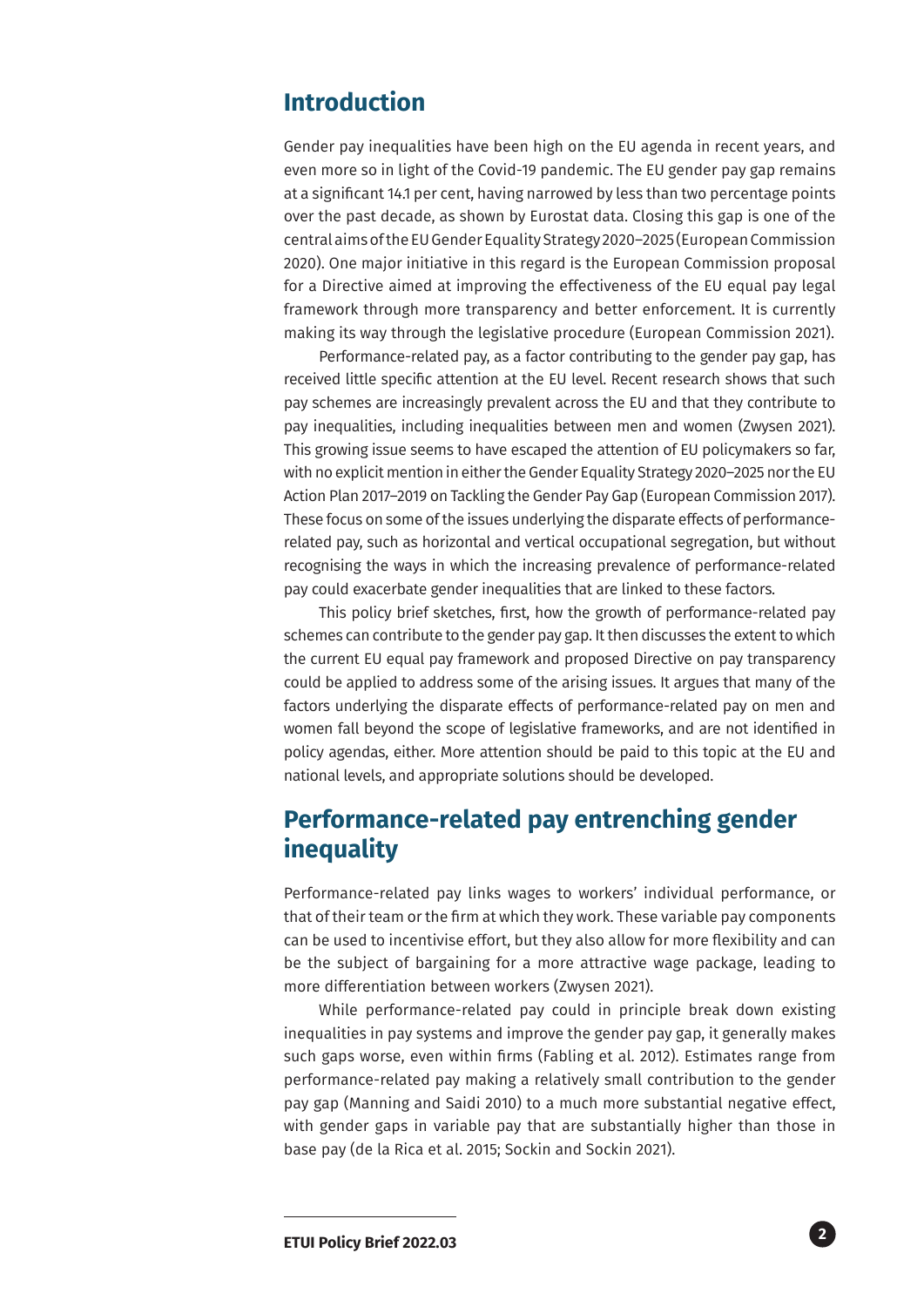This is important in Europe, as the use of performance-related pay increased from affecting less than one-fifth of workers in 2000 to around onethird in 2015 (Zwysen 2021). As performance-related pay became more prevalent, it also became less equally divided between men and women (Figure 1 and Figure 2). The gender gap grew mainly in relation to team-based or companybased premia, which are more closely related to profit-sharing and may reflect women's lower bargaining power, on average (Card et al. 2016).





Note: Average prevalence of performance-related pay across European countries. Source: EWCS 2000–2015.



Figure 2 **Evolution of gender gaps in performance-related pay** 

Note: Differences between women and men in terms of different types of performance-related pay, controlling for sociodemographics, work characteristics, industry, country, and year fixed effects. Source: EWCS 2000–2015.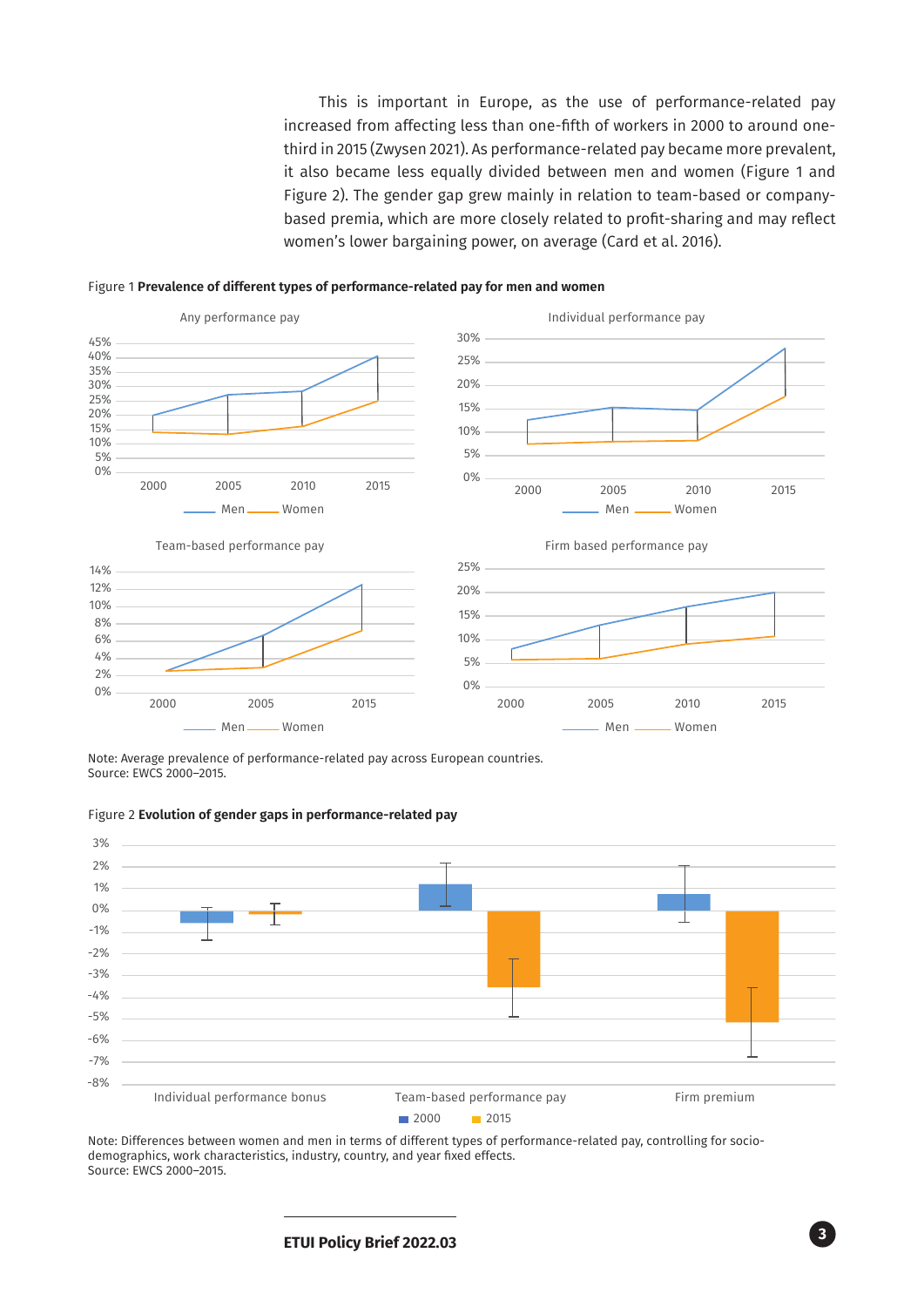Not only are women directly less likely than men to receive performancerelated pay in similar jobs, but they are also much more likely to work in positions in which performance-related pay is less likely to be part of the package (Zwysen 2021). This horizontal segregation – where women work in different jobs/occupations/sectors from men – contributes to the pay gap itself as well. Women are more likely to work in part-time jobs and on temporary contracts, both of which receive performance-related pay less often than standard contracts. Women are also more likely to work in smaller rather than large firms, which are much more likely to have performance-related pay systems in place. Finally, performance-related pay is used least in public and other services, and accommodation and food activities, where women tend to be highly represented; while the use of performance-related pay is highest in mining and utilities, which are male-dominated, as well as financial services and insurance activities, which are more gender-balanced. On average though, the proportion of women is higher in the sectors that use performance-related pay less. Performance-related pay – particularly in the form of firm productivity bonuses – is also used more at the higher end of the wage distribution within firms. To the extent that women do not reach higher positions at the same rate as men – vertical segregation – they will also benefit less from these bonuses.

Women not only receive performance-related pay less often, but when they do, they benefit from it less in terms of earnings. The premia for those receiving performance-related pay at team or company-level are really only available for men, and are four times or more higher than what women receive (Fabling et al. 2012; de la Rica et al. 2015). Figure 3 shows that these gendered returns to performance-related pay contribute to women's disadvantages in obtaining the highest-paid positions; the returns are below those of men from the 70th percentile of income onwards.

Figure 3 **Estimated gender gap in the return to performance-related pay over the wage distribution (95% CI)**



Note: Regression of unconditional quantiles (RIF) of log earnings on the interaction between gender and receiving any performancerelated pay, controlling for sector, country, education, age, migrant status, having a child, cohabiting, occupational skill, temporary contract, hours worked, firm size, task content. Models are weighted. Source: EWCS 2015.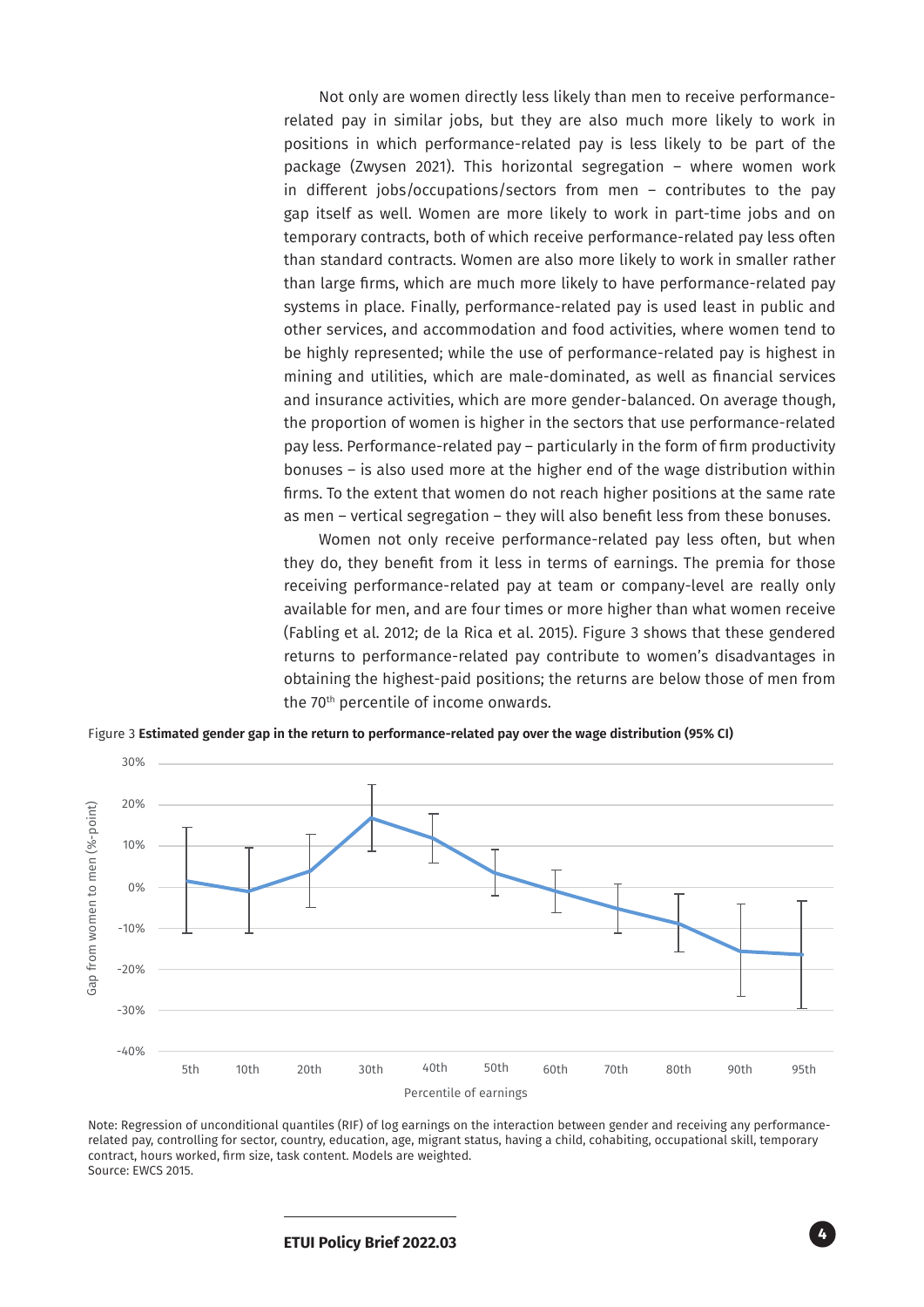There are several possible reasons for the inequalities described above. Women may not choose to work as often as men in the more competitive jobs, where pay is higher and these systems are used. They may also be evaluated less positively when doing this work. However, while there is some indication of selection playing a role, most studies have not found that women avoid these jobs (Manning and Saidi 2010; de la Rica et al. 2015). A more likely explanation is that these performance-related pay systems are more open to managerial discretion, especially when performance is difficult to measure, and can thereby entrench stereotypes. They are further given as part of a reward package and mainly go to those workers already earning more: those on standard contracts and high-skill occupations, the higher educated, and men (Zwysen 2021).

#### **EU equal pay framework**

The current EU legal framework on equal pay could be of some, albeit limited, assistance in addressing gender differences in remuneration arising from performance-related pay. Article 4 of the Gender Equality Directive 2006/54/EC prohibits direct and indirect discrimination on grounds of sex with regard to all aspects of remuneration – that is, including performance-related pay – for the same work or work to which equal value is attributed. Because performancerelated pay schemes generally do not place certain workers at a (dis)advantage merely because of their sex, they are not directly discriminatory, but could constitute indirect discrimination. According to the Directive, this occurs 'where an apparently neutral provision, criterion or practice would put persons of one sex at a particular disadvantage compared with persons of the other sex, unless that provision, criterion or practice is objectively justified by a legitimate aim, and the means of achieving that aim are appropriate and necessary' (Article  $3(1)(b)$ ). The concept relates to disparate impact as between men and women, addressing certain aspects of structural gender inequality rather than overt discrimination (Mulder 2021).

This provision could come into consideration where a performancerelated pay scheme 'works to the disadvantage of a much higher percentage of women than men' (C-332/98 *Kachelmann*). This includes a situation in which 'a considerably smaller percentage of women than men' are able to meet requirements that entitle them to a particular element of pay (Case 96/80 *Jenkins*). This could be the case where a scheme applied by an employer benefits fewer women than men, because it does not apply to part-time workers doing the same work or work of equal value, or rewards male-dominated as opposed to female-dominated jobs involving work of equal value. For example, there are several CJEU rulings that consider that differences in pay between full-time and part-time workers could constitute indirect pay discrimination (for example, Case 96/80 Jenkins, Case 170/84 *Bilka-Kaufhaus*). The prohibition of pay discrimination will not, however, apply where fewer women than men receive performance-related pay because it is awarded to those in higher positions, as the groups compared do not carry out work of equal value. It may also not be relevant to differences that arise because performance-related pay is more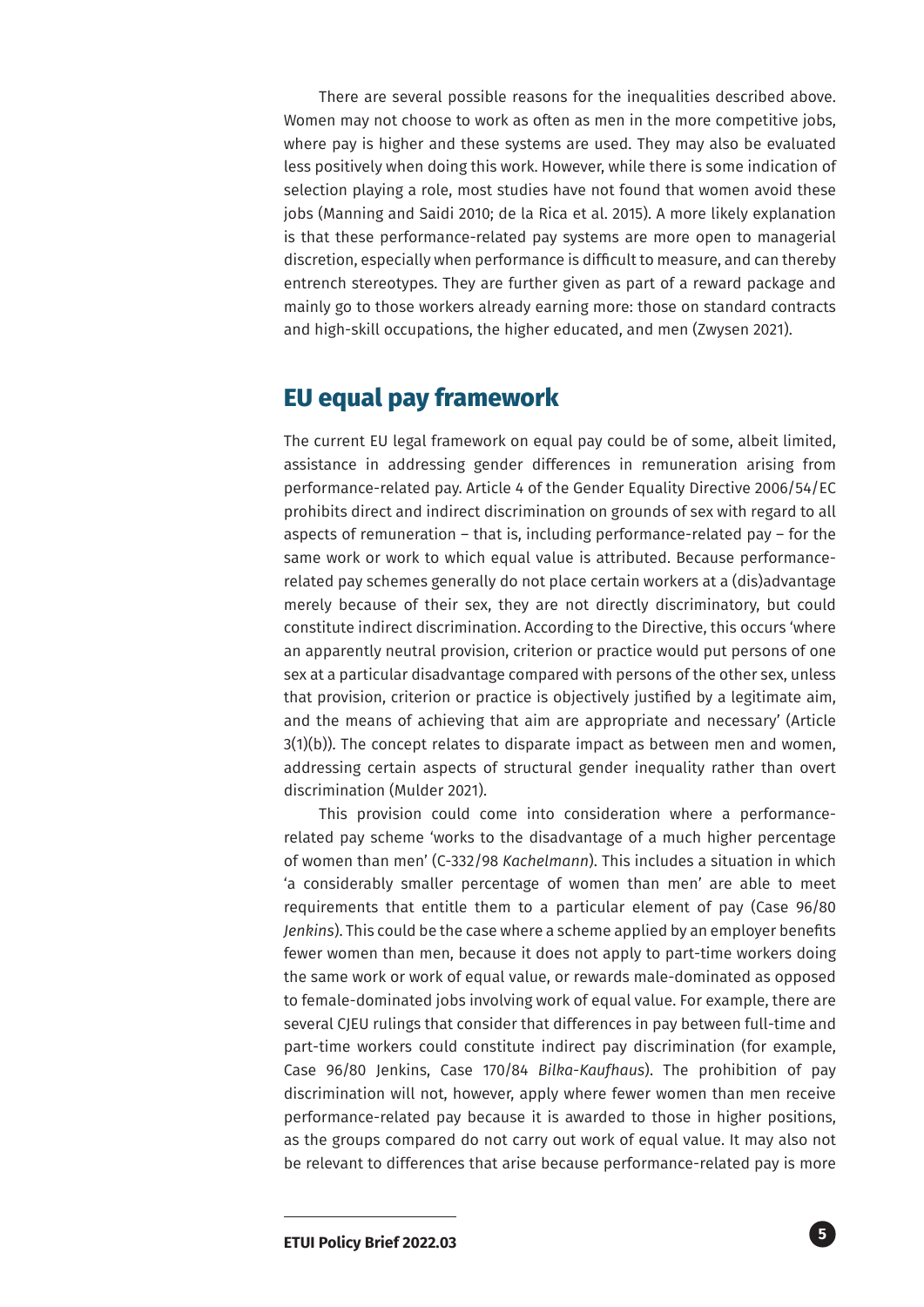likely to be awarded in larger firms, or certain sectors, unless the differences in pay are attributable to a 'single source', such as a holding company or conglomerate (C-320/oo *Lawrence*, see also Advocate General opinion).

Furthermore, the concept of indirect discrimination has been subject to some controversy and can be difficult to apply in practice, both in terms of establishing the appropriate comparator groups and the presence of particular disadvantage (Mulder 2021; see C-167/97 *Seymour-Smith*). The concept is generally poorly understood at national level, and there is little national case law (Mulder 2021). In addition, it is open to employers to argue that a scheme in question is 'objectively justified'. Business needs and goals can constitute legitimate aims in this regard, although an objective justification will not be present if less discriminatory measures to achieve these aims are available. Given some of these hurdles to a successful claim, workers may think twice before challenging performance-related pay schemes on the basis of indirect pay discrimination provisions, although this could be a worthwhile subject for strategic litigation. In any event, these provisions are a limited tool that does not offer a systematic approach to addressing the gendered aspects of performance-related pay.

Aspects of the proposed Directive on pay transparency could help to some extent to uncover gendered effects of performance-related pay. The proposal contains obligations on employers with at least 250 workers to report on pay gaps in the organisation, the proportion of female and male workers receiving complementary or variable components, and the gender pay gap between categories of workers performing work of equal value, broken down by basic salary and complementary or variable components (Article 8(1)), although this does not separate performance-related pay from other variable components. There is also a requirement to conduct a joint pay assessment where pay reports reveal a gender gap of more than 5 per cent, which, depending on the detail of the inquiry, may help to identify disparate impacts of performancerelated pay on men and women.

As these obligations apply only to large employers, however, they leave out about two-thirds of the EU workforce and 99 per cent of all enterprises (Eurostat 2021). Interestingly, a US study shows that two policy measures that did have an impact on reducing the gender pay gap in base pay – namely salary history bans (also included in the proposed Directive) and pay transparency laws – did not put a dent in the gender pay gaps in variable pay (Sockin and Sockin 2021). The reason for this is that comparison is more difficult, because there is more variation between people and firms, which makes it harder to identify actual pay gaps or discrimination.

### **Searching for solutions**

Both legal and policy frameworks leave gaps when it comes to identifying and addressing gender inequality in performance-related pay. Given that the use of such pay is likely to increase further, this issue should not be ignored. Social partners and policymakers at both the European and national levels should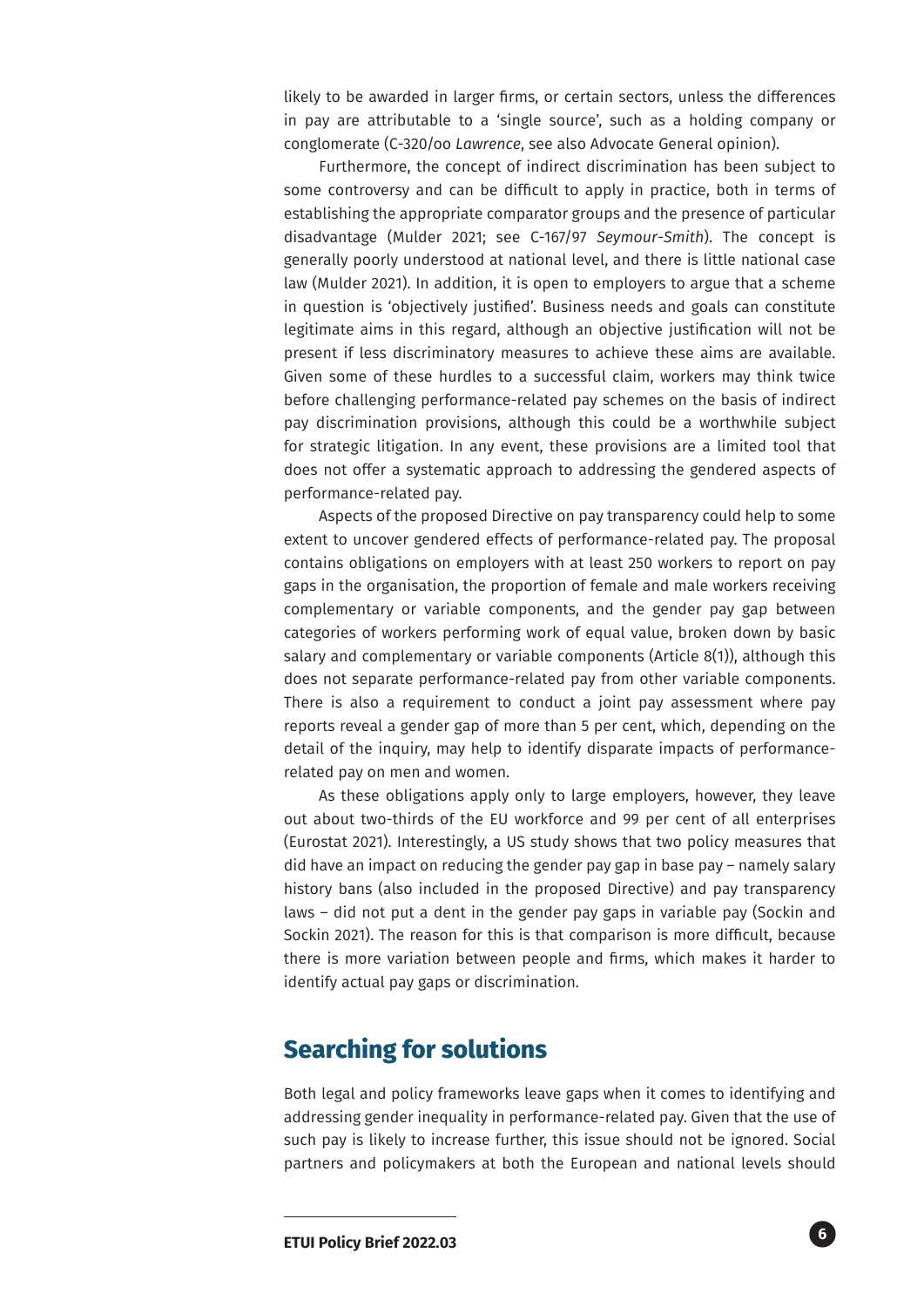seek to develop effective solutions. These might include data collection and research to better understand the causes of gender differences in performancerelated pay; awareness-raising among employers on the gendered effects of performance-related pay; legal provisions (see, for example, Ontario Pay Equity Act RSO 1990, Chapter P.7, section 8(1)(c)) and collective agreements that require that performance-related pay schemes are transparent and gender-sensitive, and subject to a gender impact analysis; and exchange of good practices between Member States. In this regard, it should be noted that collective agreement coverage generally correlates with smaller pay inequalities resulting from performance-related pay (Zwysen 2021).

Of course, all of this is in addition to strengthening efforts towards eliminating other causes of the gender pay gap that underpin the gendered effects of performance-related pay, such as vertical and horizontal labour market segregation, and the engagement of women in atypical forms of work to accommodate the fact that they bear a greater share of care responsibilities than men. These issues continue to strongly affect women's careers and their economic position, and must be tackled by a comprehensive set of measures that address the various dimensions of long-standing structural disadvantages affecting women.

#### **References**

- Card D., Cardoso A.R. and Kline P. (2016) Bargaining, sorting, and the gender wage gap: quantifying the impact of firms on the relative pay of women, The Quarterly Journal of Economics, 131 (2), 633–686.
- European Commission (2017) EU action plan 2017-2019: tackling the gender pay gap, COM(2017) 678 final, 20 November 2017.
- European Commission (2020) A Union of equality: gender equality strategy 2020-2025. https://eur-lex.europa.eu/legal-content/EN/TXT/?uri=CELEX%3A52020DC0152
- European Commission (2021) Proposal for a Directive of the European Parliament and of the Council to strengthen the application of the principle of equal pay for equal work or work of equal value between men and women through pay transparency and enforcement mechanisms, COM(2021) 93 final, 4 March 2021.
- Eurostat (2021) Statistics explained. Statistics on small and medium-sized enterprises. https://ec.europa.eu/eurostat/statistics-explained/index.php?title=Statistics\_on\_ small and medium-sized enterprises
- Fabling R., Grimes A. and Maré D.C. (2012) Performance pay systems and the gender wage gap, Motu Working Paper 12-12, Wellington, Motu Economic and Public Policy Research.
- Manning A., and Saidi F. (2010) Understanding the gender pay gap: what's competition got to do with it?, ILR Review, 63 (4), 681–698.
- Mulder J. (2021) Indirect sex discrimination in employment: theoretical analysis and reflections on the CJEU case law and national application of the concept of indirect sex discrimination, Luxembourg, Publications Office of the European Union.
- de la Rica S., Dolado J.J. and Vegas R. (2015) Gender gaps in performance pay: new evidence from Spain, Annals of Economics and Statistics, 117-118, 41–59.
- Sockin J. and Sockin M. (2021) A pay scale of their own: gender differences in performance pay. https://doi.org/10.2139/ssrn.3512598
- Zwysen W. (2021) Performance pay across Europe: drivers of the increase and the link with wage inequality, Working Paper 2021.06, Brussels, ETUI.

All links were checked on 18 January 2022.